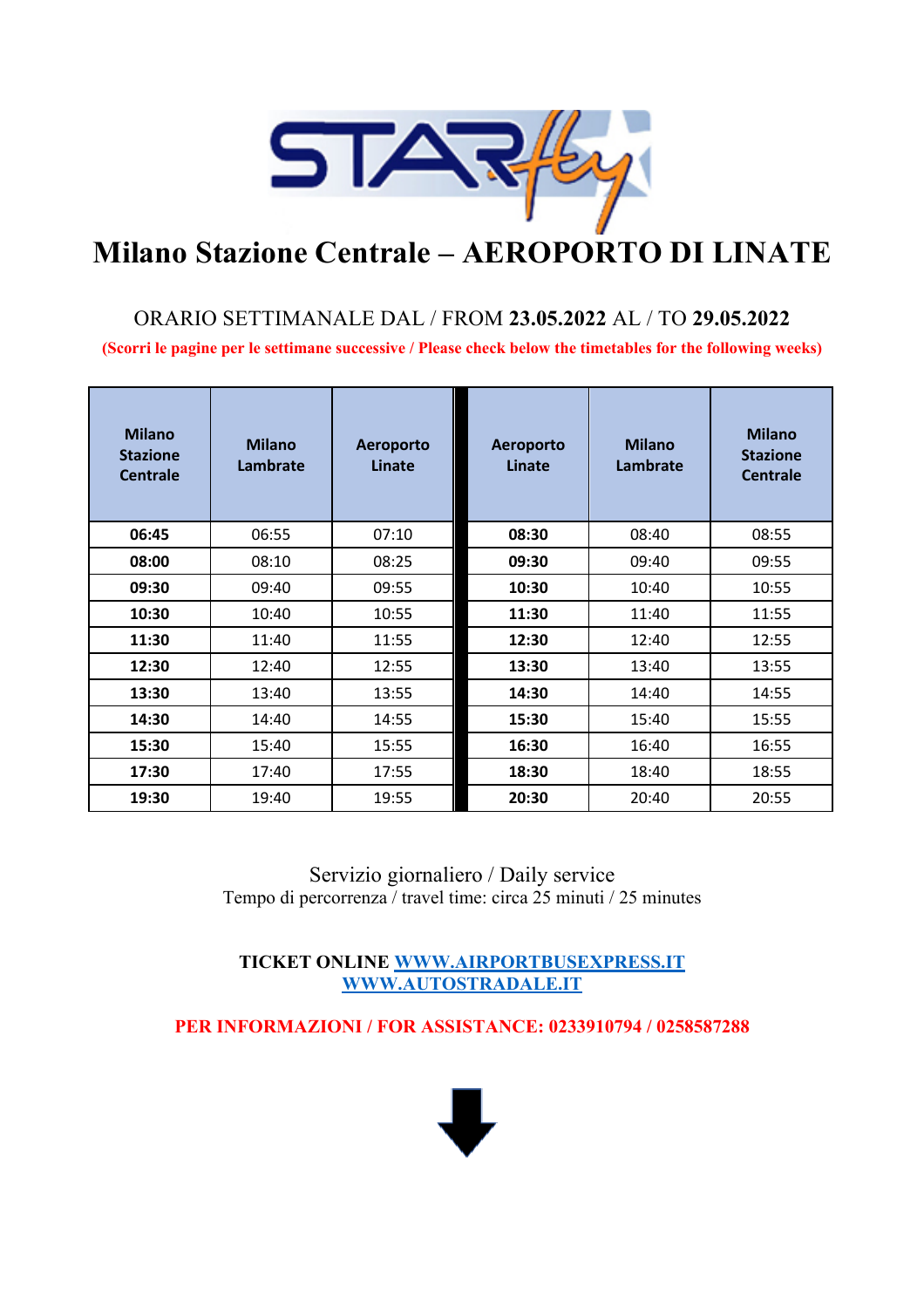

# **Milano Stazione Centrale – AEROPORTO DI LINATE**

### ORARIO SETTIMANALE DAL / FROM **30.05.2022** AL / TO **05.06.2022 (Scorri le pagine per le settimane successive / Please check below the timetables for the following weeks)**

| <b>Milano</b><br><b>Stazione</b><br><b>Centrale</b> | <b>Milano</b><br>Lambrate | Aeroporto<br>Linate | Aeroporto<br>Linate | <b>Milano</b><br><b>Lambrate</b> | <b>Milano</b><br><b>Stazione</b><br><b>Centrale</b> |
|-----------------------------------------------------|---------------------------|---------------------|---------------------|----------------------------------|-----------------------------------------------------|
| 07:30                                               | 07:40                     | 07:55               | 09:00               | 09:10                            | 09:25                                               |
| 09:00                                               | 09:10                     | 09:25               | 10:00               | 10:10                            | 10:25                                               |
| 10:00                                               | 10:10                     | 10:25               | 11:00               | 11:10                            | 11:25                                               |
| 11:00                                               | 11:10                     | 11:25               | 12:00               | 12:10                            | 12:25                                               |
| 12:00                                               | 12:10                     | 12:25               | 13:00               | 13:10                            | 13:25                                               |
| 13:00                                               | 13:10                     | 13:25               | 14:00               | 14:10                            | 14:25                                               |
| 14:00                                               | 14:10                     | 14:25               | 15:00               | 15:10                            | 15:25                                               |
| 15:00                                               | 15:10                     | 15:25               | 16:00               | 16:10                            | 16:25                                               |
| 16:30                                               | 16:40                     | 16:55               | 17:30               | 17:40                            | 17:55                                               |
| 18:30                                               | 18:40                     | 18:55               | 19:30               | 19:40                            | 19:55                                               |
| 20:30                                               | 20:40                     | 20:55               | 21:30               | 21:40                            | 21:55                                               |

Servizio giornaliero / Daily service Tempo di percorrenza / travel time: circa 25 minuti / 25 minutes

**TICKET ONLINE WWW.AIRPORTBUSEXPRESS.IT WWW.AUTOSTRADALE.IT**

**PER INFORMAZIONI / FOR ASSISTANCE: 0233910794 / 0258587288**